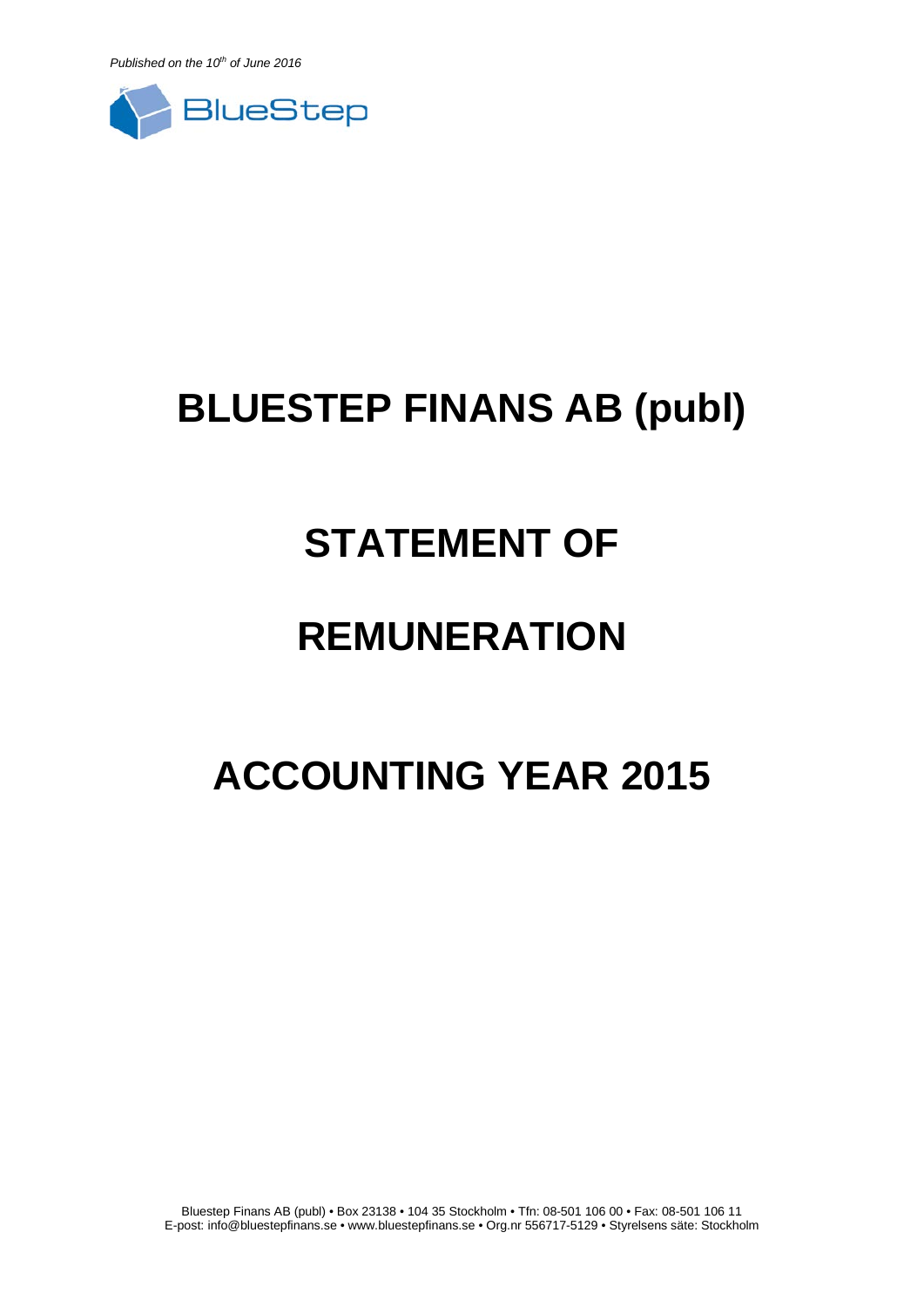

### **Statement of Remuneration in Bluestep Finans AB**

This Statement of Remuneration in Bluestep Finans AB (publ) ("BFAB") is designed in accordance with the Swedish Financial Supervisory Authority Regulations and General Guidelines regarding prudential requirements and capital buffers (FFFS 2014:12) and Regulation (EU) No 575/2013 of the European Parliament and of the Council of 26 June 2013 on prudential requirements for credit institutions and investment firms and amending Regulation (EU) No 648/2012.

### **1. Remuneration Policy**

BFAB has a Remuneration Policy (the "Policy") which secures sound remuneration structures within the business. The Policy is in agreement with and promotes an effective risk management, thus preventing excessive risk taking and takes into account the size and nature, scope and complexity of BFAB's operation in accordance with the proportionality principle stated FFFS 2011:1 (the Swedish Financial Supervisory Authority ("SFSA") Regulations and General Guidelines governing remuneration policies in credit institutions, investment firms and fund management companies licensed to conduct discretionary portfolio administration)<sup>1</sup> and the fact that BFAB is not considered to be a Significant Company (Sw: *Betydande företag*).

Furthermore, the Policy, which is based on BFAB's risk analysis, is designed so that remuneration to individual employees does not counteract BFAB's long-term interest. BFAB believes in, and promotes, a sound and dynamic performance culture as a means for achieving long-term success and encourage performance, the right behaviour, and balanced risk taking in line with shareholders' expectations. In addition, the Policy supports BFAB's ability to attract, develop, and retain highly motivated, skilled and performance-oriented employees.

When adopting the Policy, the SFSA Regulations and General Guidelines (FFFS 2014:1) regarding Governance, Risk Management and Control in Credit institutions and the Commission's delegated regulation (EU) No 604/2014 of 4 March 2014 has also been considered.

<sup>-</sup><sup>1</sup> Including amendments made through FFFS 2014:22, hereinafter jointly referred to as FFFS 2011:1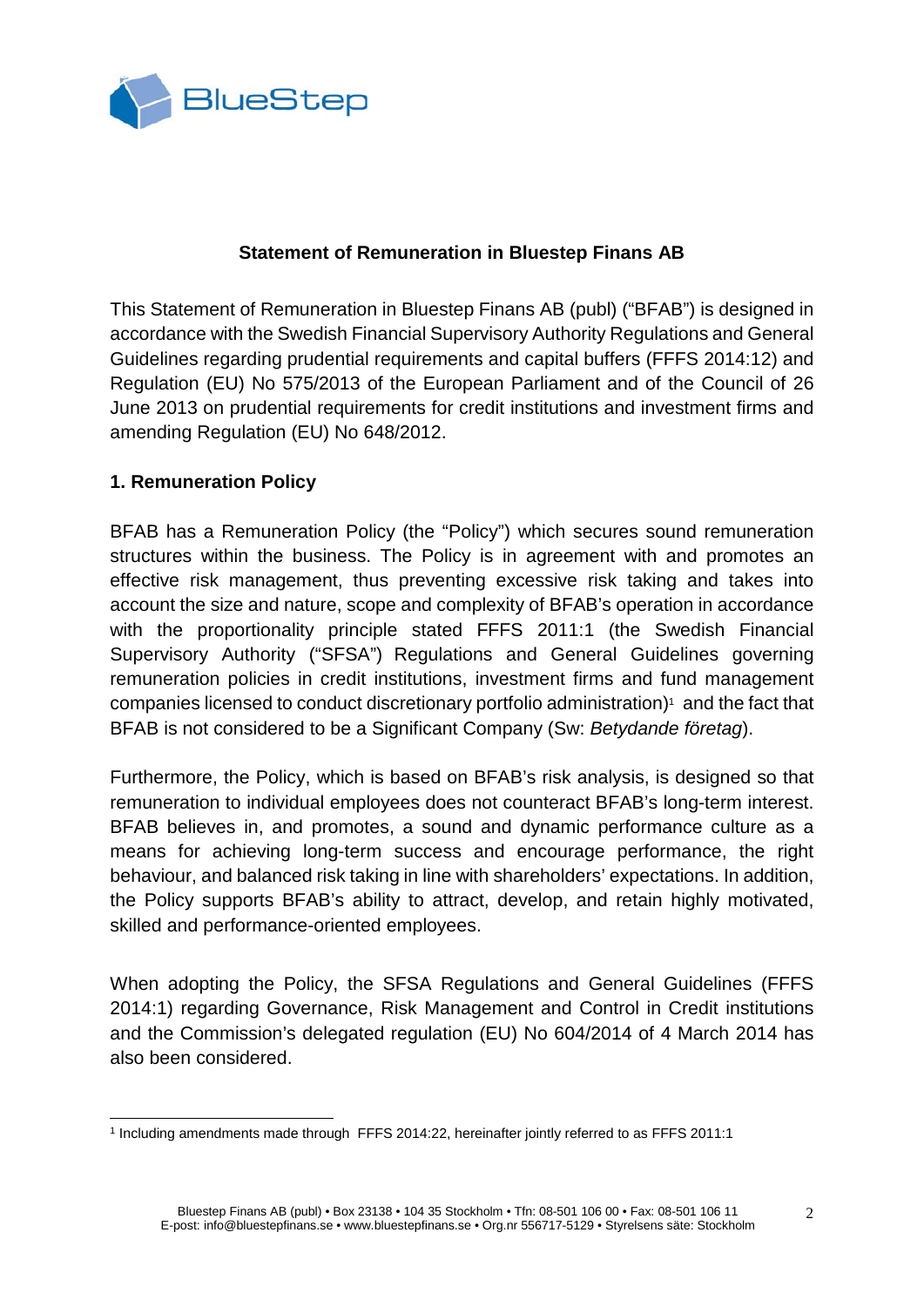

The Board of Directors resolves the Policy and sees to that it is applied and followed. The Board of Directors have elected a Remuneration Committee (the "Committee") to oversee the Policy and that it is implemented, followed-up and that it is based on an analysis of the risks facing the company. The Committee consists of two non-executive directors. The Committee have held one meeting during 2015.

To avoid any conflict of interest, the Committee will recommend compensation levels for all identified Remuneration Code Staff ("RCS")(*Sw: "Anställda vars arbetsuppgifter har en väsentlig inverkan på företagets riskprofil"*) in the business and the Chief Executive Officer (the "CEO"), or his assignee, will set compensation levels for all non-RCS.

A control function shall when appropriate, and at least annually, review and see to that remuneration within BFAB complies with the Policy. The control function shall immediately report the result of its review to the Board of Directors at least annually and no later than in conjunction with the adoption of the annual accounts. To avoid any conflict of interest, the control function will consist of BFAB's external auditors. The control function performed its latest review in April 2016 and presented its statement to the Board of Directors on the 27<sup>th</sup> of April 2016.

## **2. Risk analysis**

As set out in FFFS 2011:1, financial institutions shall, when it establishes a remuneration policy, conduct a risk analysis with respect to this policy. Before taking any decision relating to the remuneration system, or significant changes to this, a risk analysis shall be conducted with respect to how the remuneration system affects the risks the company is exposed to and how these risks are managed.

BFAB has activities in Sweden and Norway. The company offers, in both countries, predominately two lines of business to the market, one being mortgage lending to private individuals and the other is to take deposits from the general public. Furthermore, the company also offers unsecured loans to private individuals in Sweden.

As laid out and analysed in the company's Internal Capital and Liquidity Adequacy Assessment (the "ICLAAP"), BFAB's activities give rise to various risks that, if not controlled and handled correctly, could influence the company's financial position and result. *Credit risk*, meaning that wrong credit decisions are taken, causing future losses,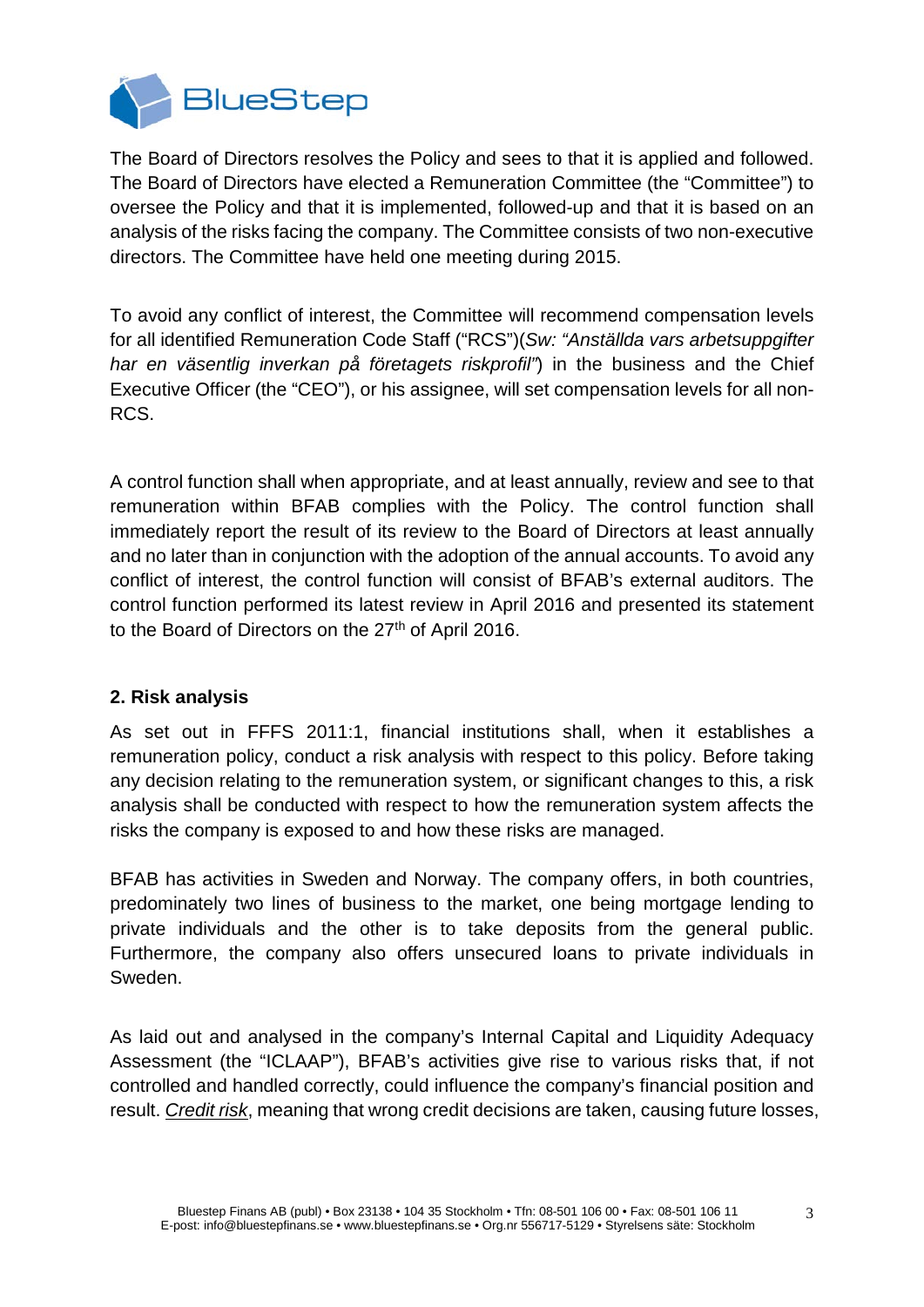

is together with *Liquidity risk* seen as the main and most severe risk for the company. In addition to Credit Risk and Liquidity Risk the business faces *other material risks* which are listed below:

- 1. Product documentation
- 2. Reputational (including miss-selling) risk
- 3. Product design and pricing
- 4. Market risk
- 5. Interest Rate and Currency Risk
- 6. Concentration risk
- 7. Regulatory compliance

In BFAB, risk control is handled both internally as well as from an external perspective;

- The Board of Directors sets and monitors the company's strategies and risk levels.
- The CEO ensures that the strategies and risk levels are implemented in the business, through clear communication of risk policies and instructions, and ensures that the company's management understands and follows the risk levels set by the Board of Directors.
- The Compliance Manager and Risk Manager follows up on policies, regulations and the strategies, and independently report their findings to the Board of Directors on a monthly basis.
- An independent 3<sup>rd</sup> party Internal Audit function is established where work schedules and reports on findings are reported directly to the Board of Directors, at least, quarterly.
- The External auditors follow the company's development and audit the books of the company as well as IT systems, work processes, and other controls. The external auditors have also been appointed as the control function, as set out in chapter 3 section 6 of FFFS 2011:1. The external auditors report to Executive Management, the Audit Committee and the Board of Directors.
- The Audit Committee is responsible for setting and agreeing the audit work to be done by the external auditors, monitor and report audit related issues to the Board of Directors, as well as proposing the annual report to the Board of Directors for approval.
- The Committee is responsible for proposing all remuneration issues to the Board of Directors for their approval, including the Policy and all regulatory requirements.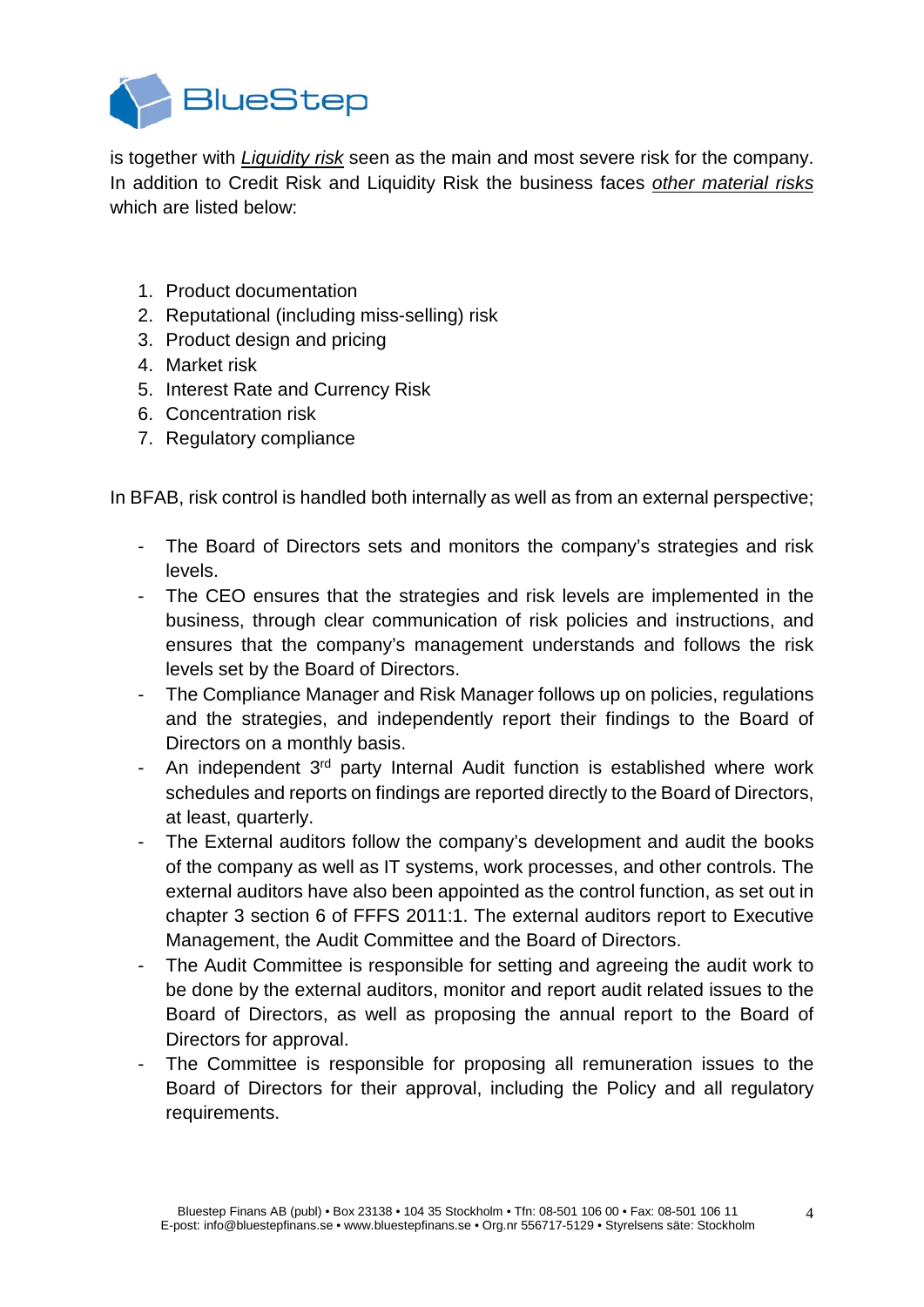

Based on the remuneration structure, the control mechanisms in the company, the Remuneration Policy in itself, and the definition of RCS including the claw-back structure enabling BFAB to reduce previously granted bonuses in case risk taking in previous years do not fulfil the long term goals or desired sustainability of the company's financial position, it is not believed that the company's variable remuneration, nor the Policy, in any way will encourage risk taking beyond what is stipulated through the business strategies set by the Board of Directors, but rather should encourage increasing long term shareholder value.

### **3. Remuneration structure**

BFAB's remuneration structure is based upon four major components:

- Fixed Salary
- Bonus
- Commission
- Pension and Insurance schemes

The components are used to achieve an adequate total remuneration with a sound balance between fixed and variable remuneration and short- and long-term remuneration. BFAB has analysed and acknowledges the importance of paying the required compensation, as defined in the Policy, in order to get the appropriately qualified, experienced, capable, and motivated staff. It has also acknowledged the importance to assess the value of the individual to the business based on previous performance within the business or externally and the availability of similarly calibre staff within, or outside, the group. The total remuneration shall reflect the complexity, responsibility, and leadership skills required in the position as well as the performance of the employee.

In order to ensure that BFAB can gain and retain appropriate skills and knowledge to ensure good and adequate level of staff and management, the Board of Directors have decided that part of the company's remuneration structure shall be variable (Bonus). This is seen to encourage employees to participate in reaching the company's strategies, goals and objectives, and at the same time be able to reward employees that show good or exceptional performance in their work.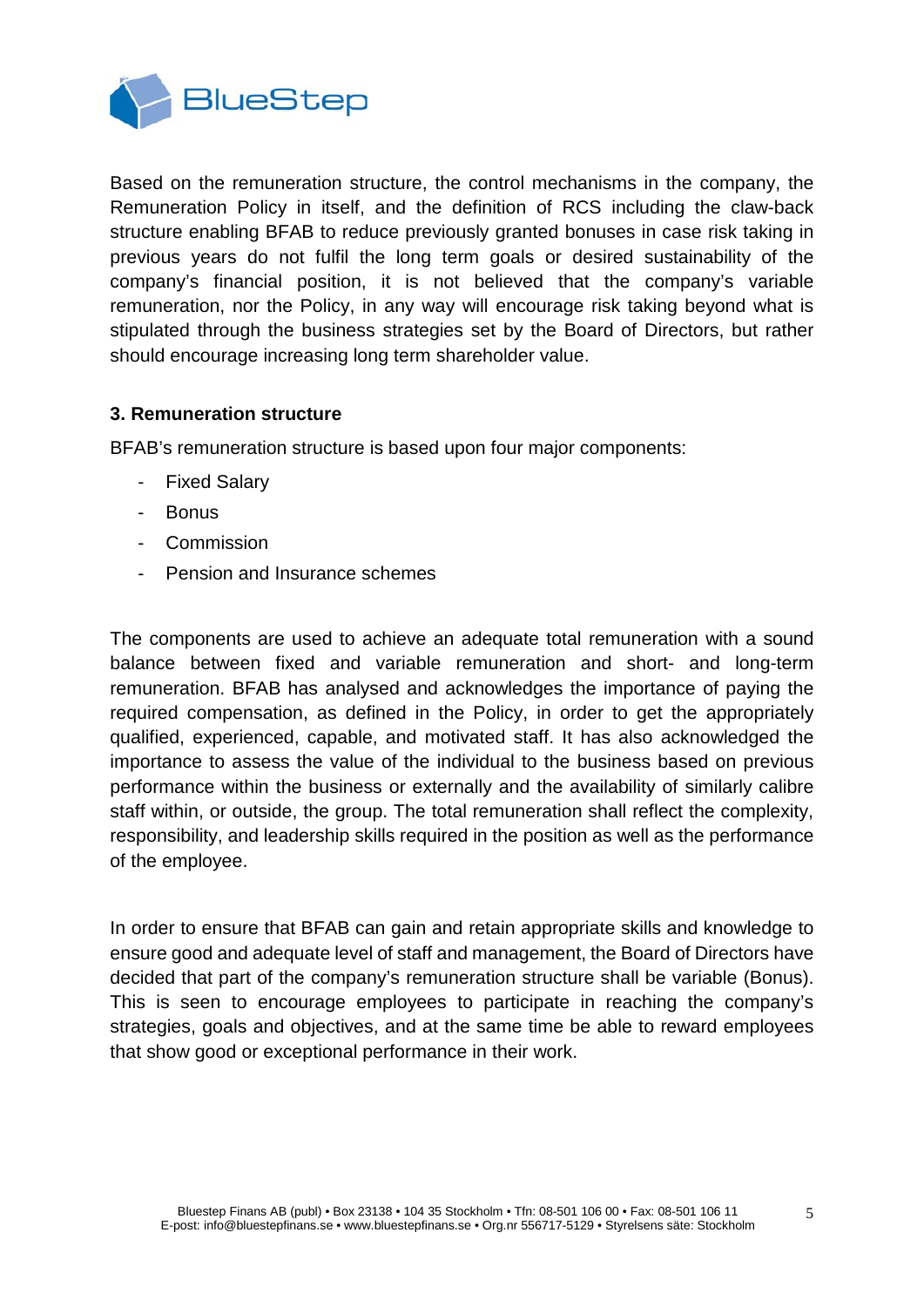

The balance between fixed and variable remuneration is heavily weighted in favor of fixed remuneration and the variable component does not encourage nor reward excessive risk taking. Furthermore, bonuses may never exceed 100 per cent of any employee's annual fixed compensation.

Bonuses are assessed based on what the individual achieves and contributes in addition to what is generally expected from the position. Bonus rewards are based on the individual's contribution, the contribution of the business unit the individual work in, and the overall performance of the company. At the start of each year performance targets (sales, credit and risk profile, costs, compliance, customer service, and other, from time to time, relevant measures) are agreed with each member of staff and these are assessed throughout the year and adjusted if necessary to reflect changes in the business outlook (e.g. changes in credit risk profile, volume targets, service level, and other, from time to time, relevant measures). The overriding core driver behind all targets is to get the desired long term credit and liquidity risk profile within the business and having this at an acceptable level is the key priority.

In regards of the relation between result and paid remuneration, the remuneration reflects sustained business performance in combination with sound risk management by taking into account the availability and cost of funds, liquidity, desired credit risk profile, capital position and levels of credit losses.

## **4. Remuneration Code Staff and deferred variable remuneration**

The general guidelines (FFFS 2011:1) on how financial institutions shall measure, govern, report and exercise control over the risks that may arise from a remuneration system came into force on the 1<sup>st</sup> of March 2011.

The definition of RCS in BFAB is based on Chapter 2, section 3 of FFFS 2011:1 and in accordance with Commission Delegated Regulation (EU) No 604/2014 of 4 March 2014 supplementing Directive 2013/36/EU of the European Parliament and of the Council, and is in general defined as employees, or other persons part of BFAB, that can significantly influence the risk or risk level of BFAB.

To define the RCS in BFAB, the company has interpreted the regulations in view of BFAB's business nature, size and complexity. The interpretations have then been used to recognise RCS based on risk areas and risk levels. This analysis has then been discussed internally, in the Committee and the Board of Directors has finally decided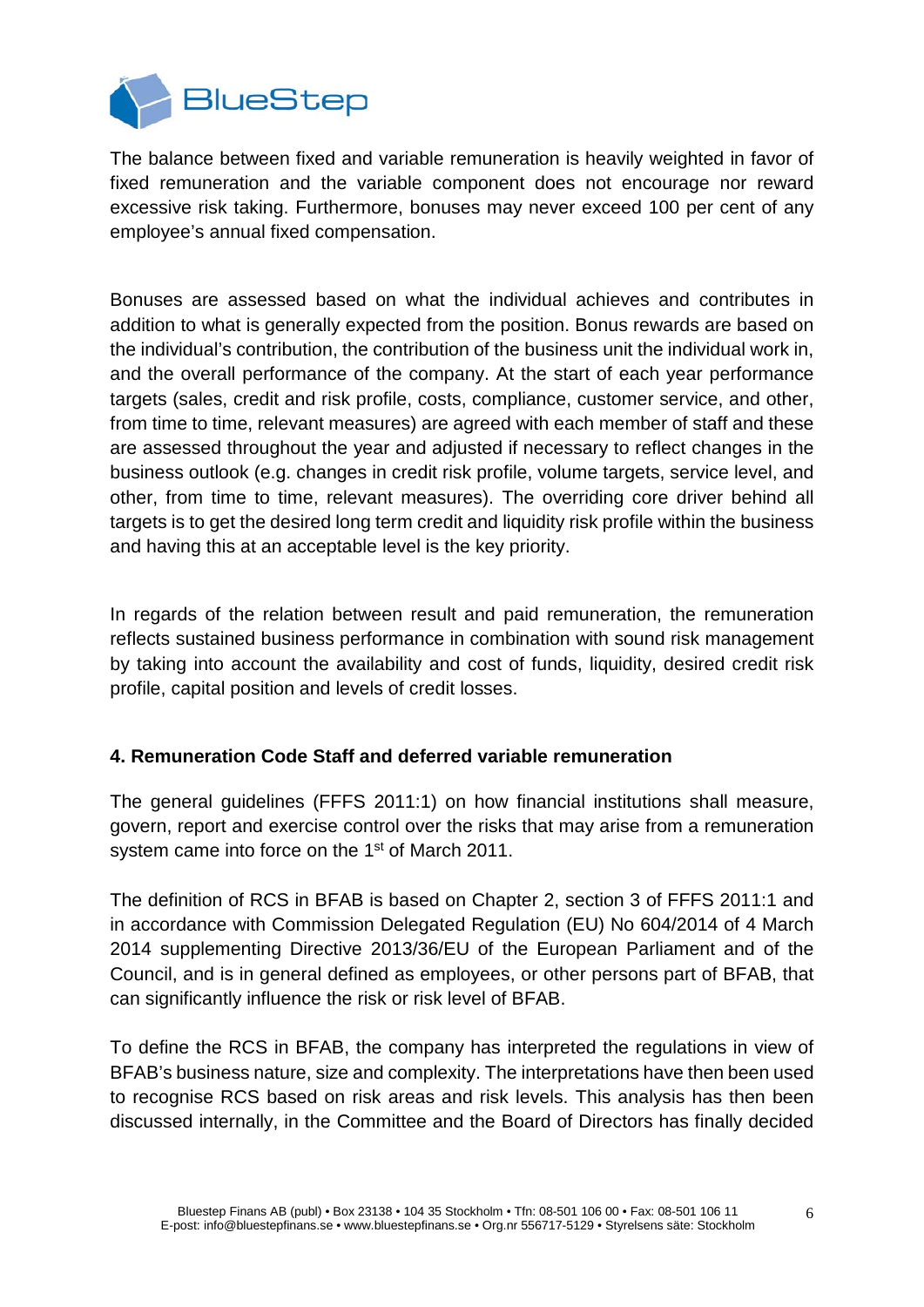

on who are to be included as RCS. The Board of Directors, through recommendations from the Committee, will continuously evaluate the RCS structure and who are included in this group. As of the 31<sup>st</sup> of December 2015, fourteen positions in BFAB are identified as RCS for 2015, an increase of two positions compared to 31st December 2014.

For these employees, at least 40 per cent of the variable remuneration should be deferred for at least three years. The Board of Directors have resolved that the RCS for 2015 shall have their variable remuneration deferred as follows:

| <b>Terms of deferral for RCS 2015</b> |             |         |       |
|---------------------------------------|-------------|---------|-------|
| <b>Deferral Period</b>                | 3 years     | 5 years | Total |
| Employees                             | 6           | 8       | 14    |
| <b>Per cent of Deferral</b>           | <b>40 %</b> | 60 %    | Total |
| Employees                             | 6           | 8       | 14    |

The deferred variable remuneration may be paid out *pro rata* during the deferral period, commencing one year after the deferral. The deferred variable remuneration may be cancelled in part or in whole if at a later date it is demonstrated that the employee, department or the company did not fulfil the performance measures. Employees that leave BFAB during the deferral period do not lose their deferred variable remuneration, other than as required by potential risk adjustments.

To ensure that the material risks recognised and used in setting the deferred remuneration pay-out do not materially impact BFAB, a separate study has been done to stress test the triggers for a payment of the deferred remuneration. The study shows that the deferred remuneration pay-out triggers, based on the company's ICLAAP calculation, do not cause the ICLAAP Capital Requirements, the Retained Earnings, the Liquidity position, or the need of emergency equity support to be affected in such a way that material risk triggers would cause BFAB a long term issue.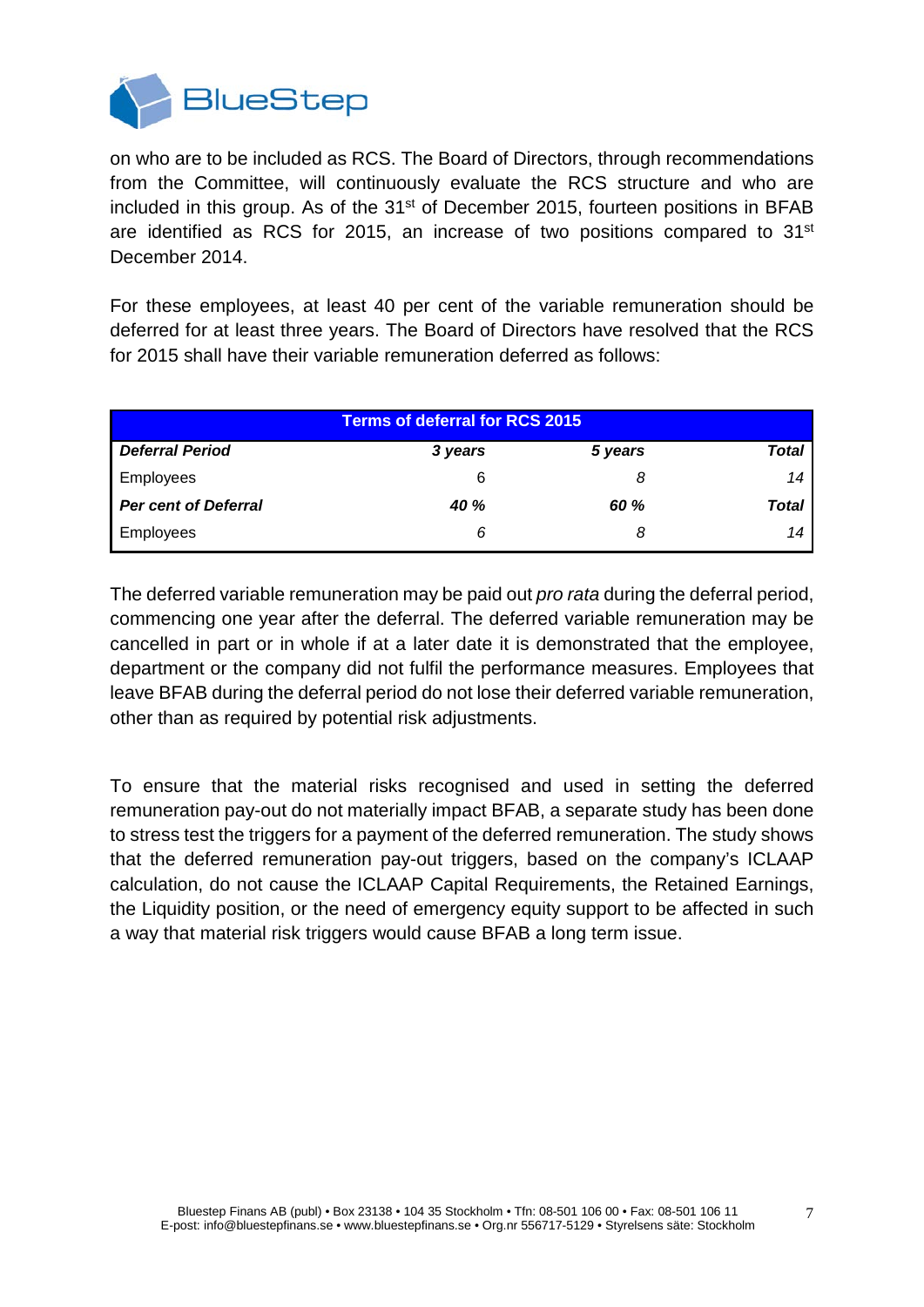

#### **5. Remuneration in the BFAB Group (incl. subsidiaries) for accounting year 2015** *(all amounts are in SEK)*

#### *5.1 Expensed remuneration 2015*

| <b>Total remuneration to employees in the BFAB Group</b> |                                                              |                               |                                                      |                                               |     |
|----------------------------------------------------------|--------------------------------------------------------------|-------------------------------|------------------------------------------------------|-----------------------------------------------|-----|
|                                                          | Total remuneration<br>excluding variable<br>pay <sup>1</sup> | Total number of<br>employees* | Short- and long<br>term variable<br>pay <sup>1</sup> | Number of<br>employees with<br>variable pay** |     |
| <b>Sweden</b>                                            | 68 101 122                                                   | 207                           | 10 281 303                                           |                                               | 173 |
| <b>Norway</b>                                            | 20 513 176                                                   | 36                            | 3 936 012                                            |                                               | 36  |
| <b>Total</b>                                             | 88 614 297                                                   | 243                           | 14 217 315                                           |                                               | 209 |
|                                                          | Total remuneration<br>excluding variable<br>pay <sup>1</sup> | Total number of<br>employees  | Short- and long<br>term variable<br>pay <sup>1</sup> | Number of<br>employees with<br>variable pay   |     |
| RCS <sup>2)</sup>                                        | 28 067 999                                                   | 14                            | 5 649 735                                            |                                               | 13  |
| <b>Total</b>                                             | 28 067 999                                                   | 14                            | 5 649 735                                            |                                               | 13  |

*\* Total number of individuals that have received fixed remuneration during the year*

*\*\* Total number of individuals that have received variable remuneration during the year*

- *1) Variable pay is defined as short-term cash based Bonus (including the deferred part of the Bonus). All other remunerations reported as fixed remuneration and include Fixed Salary and Pension and Insurance schemes. The reported remuneration does not include social charges.*
- *2) As stated in the regulations, information should be published in such a manner that the economic conditions for individuals are not revealed. Due to the fact that only three out of the identified RCS are Executives, BFAB has chosen to publish the information for all RCS in totality instead of separating Executives and other RCS. This with the exception for the information published in the annual account in accordance with the Annual Accounts Act for Credit Institutions and Securities Companies.*

#### *5.2 Specification of remuneration 2015*

| Variable pay to all employees in the BFAB Group 2015 (as a percentage of total variable<br>pay) |          |
|-------------------------------------------------------------------------------------------------|----------|
| Short-term cash based bonus                                                                     | $100 \%$ |
| Long-term incentive programme                                                                   | $0\%$    |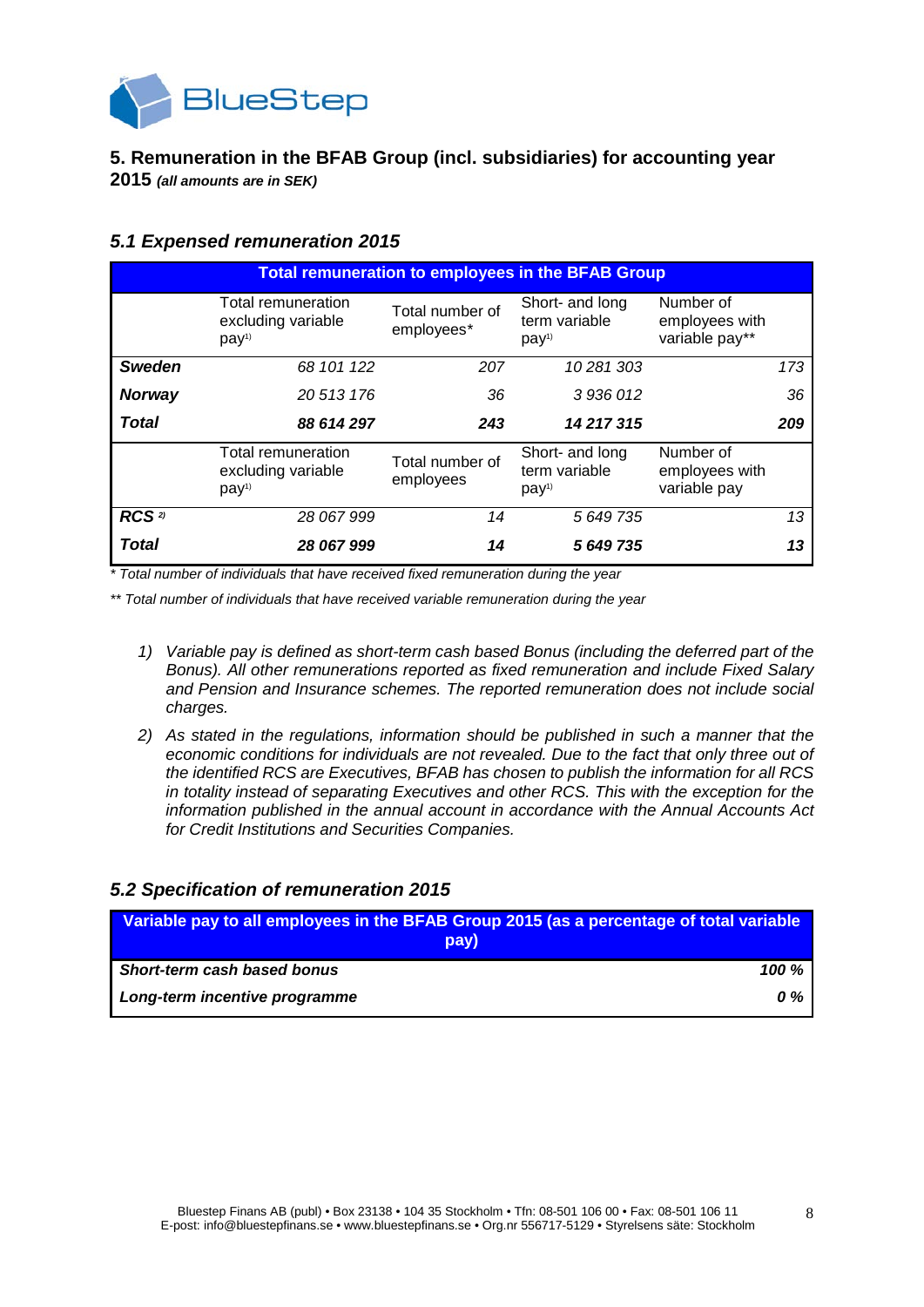

#### *5.3 Vested, deferred and paid out remuneration*

| <b>Vested 2015 (total remuneration)</b>           |                                                                      |                              |                                      |                                             |
|---------------------------------------------------|----------------------------------------------------------------------|------------------------------|--------------------------------------|---------------------------------------------|
|                                                   | <b>Total remuneration</b><br>excluding variable<br>pay <sup>1)</sup> | Total number of<br>employees | Short- and long<br>term variable pay | Number of<br>employees with<br>variable pay |
| RCS <sup>2)</sup>                                 | 26 896 335                                                           | 13                           | 5 994 850                            | 13                                          |
| <b>Non-RCS</b>                                    | 49 751 468                                                           | 145                          | 3 114 333                            | 145                                         |
| Total                                             | 76 647 804                                                           | 158                          | 9 109 183                            | 158                                         |
| <b>Deferred variable remuneration for 2015</b>    |                                                                      |                              |                                      |                                             |
|                                                   | Total deferred amount<br>Total number of employees                   |                              |                                      |                                             |
| RCS <sup>2)</sup>                                 | 3 384 940                                                            |                              | 13                                   |                                             |
| Total                                             |                                                                      | 3 384 940                    |                                      | 13                                          |
|                                                   | Paid out deferred variable remuneration total                        |                              |                                      |                                             |
|                                                   | Total deferred amount paid out<br>Total number of employees          |                              |                                      |                                             |
| RCS <sup>2)</sup>                                 | 2 000 977                                                            |                              | 12                                   |                                             |
| Total                                             | 2 000 977                                                            |                              | 12                                   |                                             |
| <b>Accumulated deferred variable remuneration</b> |                                                                      |                              |                                      |                                             |
|                                                   |                                                                      | Total deferred amount        |                                      | Total number of employees                   |
| RCS <sup>2)</sup>                                 |                                                                      | 8 321 858                    |                                      | 14                                          |
| Total                                             | 8 321 858 3)                                                         |                              | 14                                   |                                             |

- *1) Variable pay is defined as short-term cash based Bonus (including the deferred part of the Bonus). All other remunerations reported as fixed remuneration and include Fixed Salary and Pension and Insurance schemes. The reported remuneration does not include social charges.*
- *2) As stated in the regulations, information should be published in such a manner that the economic conditions for individuals are not revealed. Due to the fact that only three out of the identified RCS are Executives, BFAB has chosen to publish the information for all RCS in totality instead of separating Executives and other RCS. This with the exception for the information published in the annual account in accordance with the Annual Accounts Act for Credit Institutions and Securities Companies.*
- *3) The deferred variable remuneration may be paid out pro rata during the deferral period, commencing one year after the deferral. The deferred variable remuneration may be cancelled in part or in whole if at a later date it is demonstrated that the employee, department or the company did not fulfil the performance measures.*